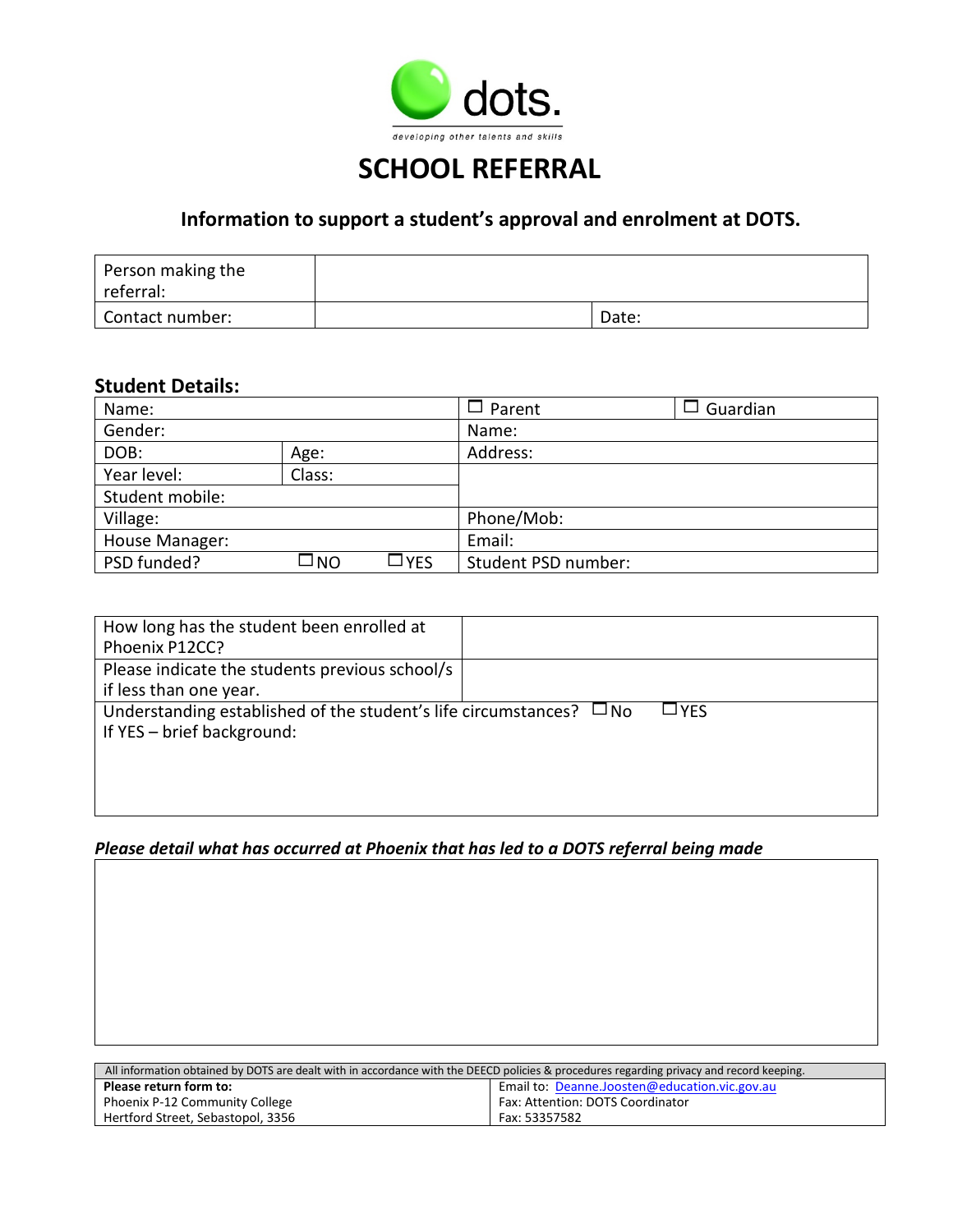

# **SCHOOL REFERRAL**

#### *Please detail strategies that have been implemented to support the student at Phoenix*

(E.g. explicit teaching and/or building of replacement behaviours, teaching of school wide expectations, strategies developed on the basis of assessments/practitioner recommendations etc.)

| <b>Wellbeing/Behaviour</b>    |  |  |
|-------------------------------|--|--|
|                               |  |  |
|                               |  |  |
| Academic/out of class support |  |  |
|                               |  |  |
|                               |  |  |
|                               |  |  |

#### *Please tick and provide additional detail if the student has any of the following:*

| $\Box$ School Support Group |  |
|-----------------------------|--|
|-----------------------------|--|

| $\Box$ Medical/Practitioner Reports (Anxiety/Depression etc.) |  |
|---------------------------------------------------------------|--|
|---------------------------------------------------------------|--|

- $\Box$  PSD funding
- $\square$  Agency Involvement (Headspace/CAFS/CAHMS etc.)
- $\Box$  Behaviour Support/Management Plan

| Have any other options been considered for this student? | YES ב |
|----------------------------------------------------------|-------|
| If YES:                                                  |       |

### How will the student more effectively engage in education by attending DOTS?

| All information obtained by DOTS are dealt with in accordance with the DEECD policies & procedures regarding privacy and record keeping. |                                               |  |
|------------------------------------------------------------------------------------------------------------------------------------------|-----------------------------------------------|--|
| Please return form to:                                                                                                                   | Email to: Deanne.Joosten@education.vic.gov.au |  |
| Phoenix P-12 Community College                                                                                                           | Fax: Attention: DOTS Coordinator              |  |
| Hertford Street, Sebastopol, 3356                                                                                                        | Fax: 53357582                                 |  |